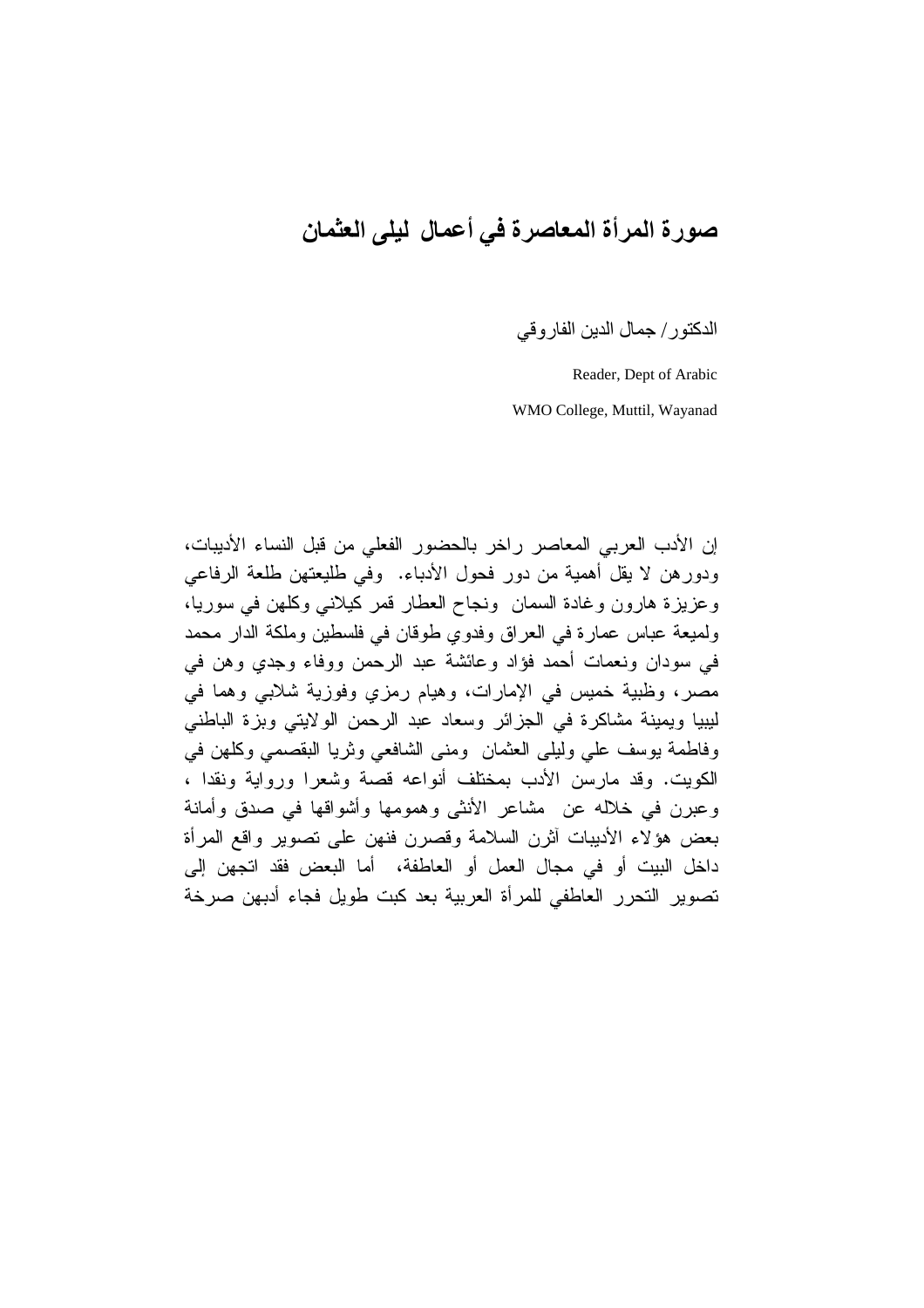احتجاج عنيفة ضد كل ما عاناه جنسهن طوال عصور الانحطاط، و تمثل هذا الاتجاه صوفي عبد الله وجاذبية صدقي من مصر وهند سلامة من لبنان وتجيء غادة السمان السورية قمة في هذا الاتجاه. ويبرز دور ليلي عبدالله العثمان في هذا المجال بصورة أكثر حيوية وأعمق نأثيرا.

هي من مواليد الكويت عام ١٩٤٣ ، والدها كان شاعرا وله ديوان بام ديوان العثمان ، له منتدى أدبى كبير . ولم يوفق أن تستكمل در استها بعد الثانوية، إلا أنها كانت دائمة الاطلاع والقراءة مما صقلت موهبها وشحذت قريحتها. وظهرت بواكير أعمالها في الصحف المحلية عام١٩٦٥ ، ثم واصلت خدماتها في مجلة الكويت، وبدأت تكتب في صحيفة القبس الكويتية . كما شغلت منصب أمين سر لرابطة الأدباء الكويتية . وكانت عضوا في عدد من الجمعيات الأدبية مثل: رابطة الأدباء الكويتية ، واتحاد الكتاب العرب، و جمعية الصحافيين الكوينية، و منظمة حقوق الانسان و غير ها.

وتذكر في سيرتها الذاتية دور جدتها في إيجاد النزعة الأدبية في عاطفتها الطَّفلة. وهي علي حد تعبيرها ' كانت هي رافدي الأول الذي رش مطره على بذار الموهبة المخبوءة التي تلمست حريرها ، وانتظرت إشراقة فجرها، فقد كان إحساسي يؤكد لي أنه ذات يوم سيكون لمها وجود رغم الكبت والقهر والحصار . وفي المدرسة سنحت لها الفرصة لقراءة عدد من الأعمال الأدبية لعمالقة الأدباء جرجى زيدان والمنفلوطي وجبران ومى زيادة ومحمد عبد الْحَلْيِمِ وغيرِهِم من الرومانسيين. والمدرسة \_ في حد تعبيرِها \_ هي الجنة التي رأفت بالطفلة المحرومة من حنان الأبوين واحتضنت الموهبة التي أقاموا الحد عليها في البيت. و المكتبة التي كانت في حوزة والدها هي الأخرى صارت دافعا لها للتحرك في عالم القصص والروايات ، حيث اطلعت على أعمال الأدباء المعاصرين من أمثال يوسف إدريس زكريا تامر يوسف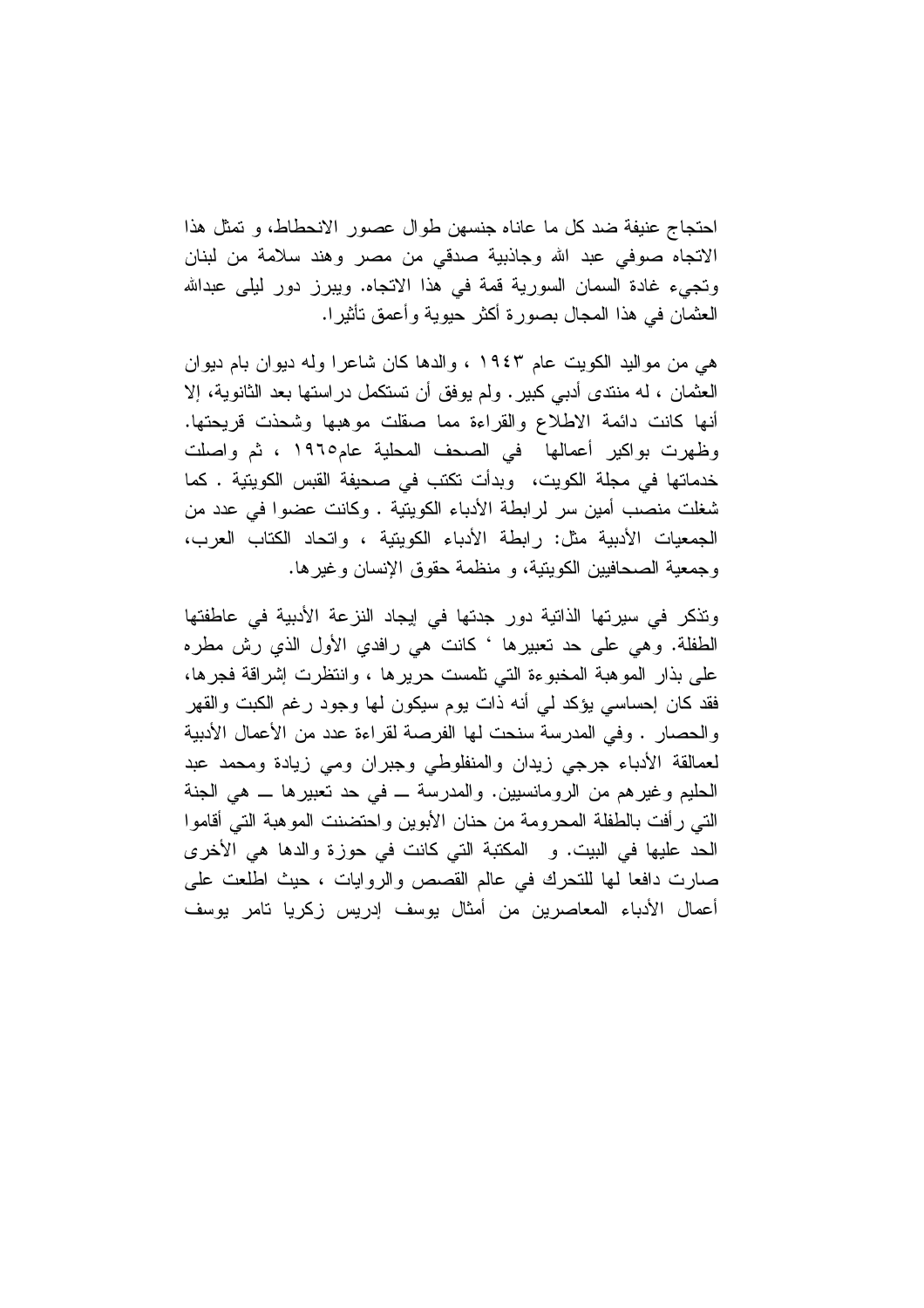مؤلفاتها: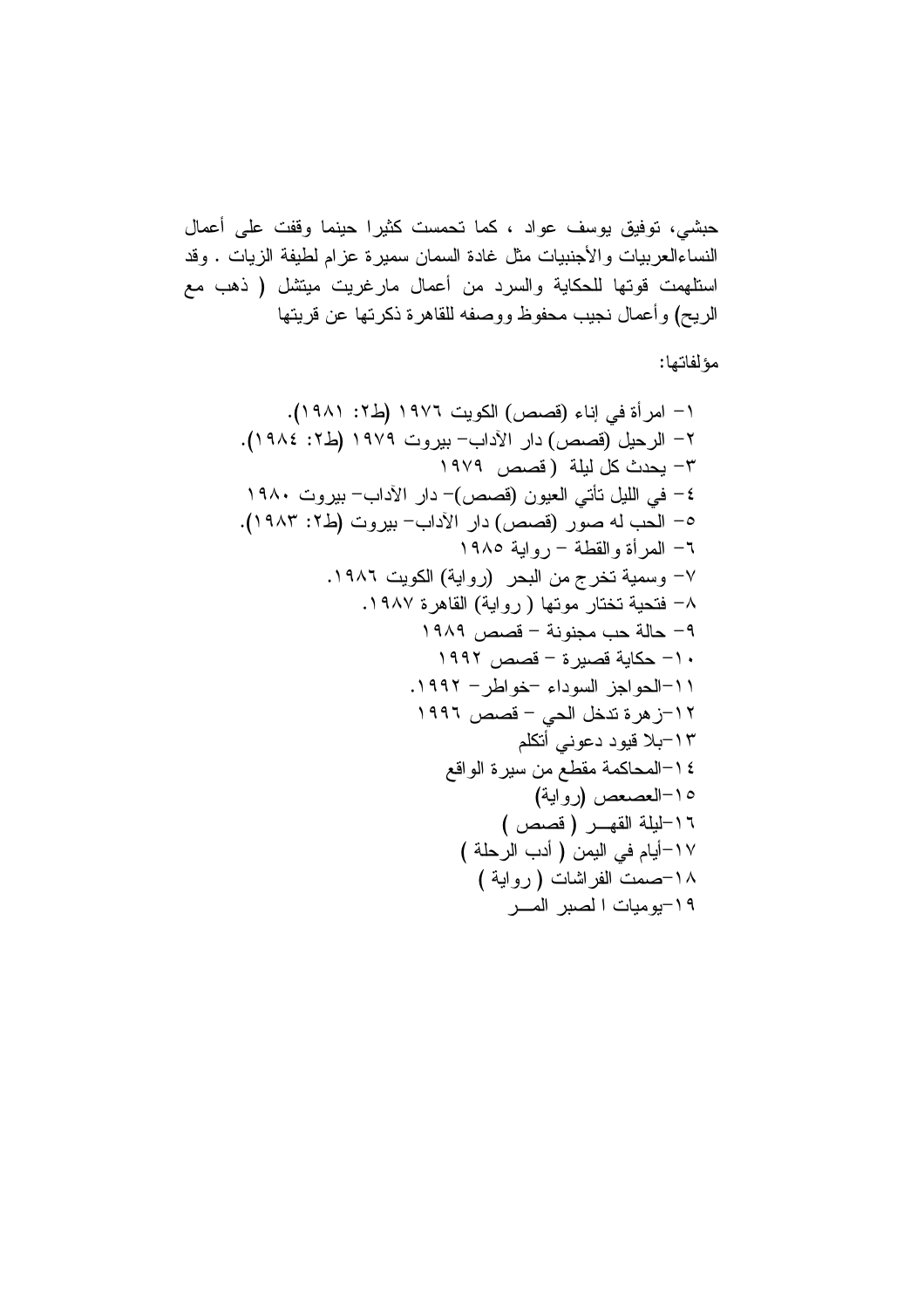٢٠–قصص قصبر ۃ جدا

الموضوع المحوري في كل كتاباتها كما هو واضح من أسماء الكتاب، مشاكل المرأة ومعاناتها والأغلال التي كانت تحبس بها داخل البيت وخارجه. وليس الهدف من إبداعاتها وضع اسمها وشخصيتها في قائمة الروائيين ، بل وأكثر من ذلك ، كانت نتوى إيجاد رؤية أنثوية تجاه المشاكل التي تعانى منها مجتمع المرأة، والتي لا يشير إليها الأعمال الإبداعية من قبل الرجال. وقد تم اختيار روايتها وسمية تخرج من البحر ضمن أجود مائة رواية عربية في القرن الواحد والعشرين. وتتُّبلور أعمالها القصصة والروائية شخصيتها التيُّ تظهر في بونقة النقاليد العربية المتسمة برائحة الرجل الذكورية ، ذلك الرجل الذي حدد مملكته فترك في كل زاواية من زواياه بقايا امرأة ما ، وهي لا تصالح ا لواقع لا نراه قدرًا ولا تعبده صنمًا، بلَّ هي تُملُّك كلَّمتها ولديها من الحرية لما تريد.

وقد عالجت ليلي مختلف الأبعاد الاجتماعية في إبداعها مثل البعد السياسي والوطنبي والقومى والبعد الحضاري والإبداعي والهمموم الفلسطينية ، وأبرزت إعجابها بالمرأة الفلسطينية التي اشتهرت بصمودها أمام الجول و الطغيان.

وقد أولت ليلَّى العثمان بالـغ الاهتام بـإبراز الظواهر الثقافية السائدة فـي المـجتمـع العربي وكيف نتميز هي عما كانت عليه الحياة القبلية القديمة، حيث تحول من مجتمع بدوي نقليدي ملاحي تجاري إلى مجتمع صناعي رأسمالي استهلاكي. كما أنها تشير في خلال قصصها إلى التفاوت الطبقي في المجتمع حيث يعاني المستضعفون الفقراء من استغلال الأقوياء، ومن هذه الظواهر ترفع أهل اللاد على الوافدين الغرباء. وكل منطقة سكنية لمها ميزنها وهي نقول: 'مناطقنا نحن الكويتيينن خاملة ، باردة فاقدة العلاقات الإنسانية والروحية ، بينما المناطق الأخرى ، تلك التي يسكنها إخوننا العرب والأجانب تموج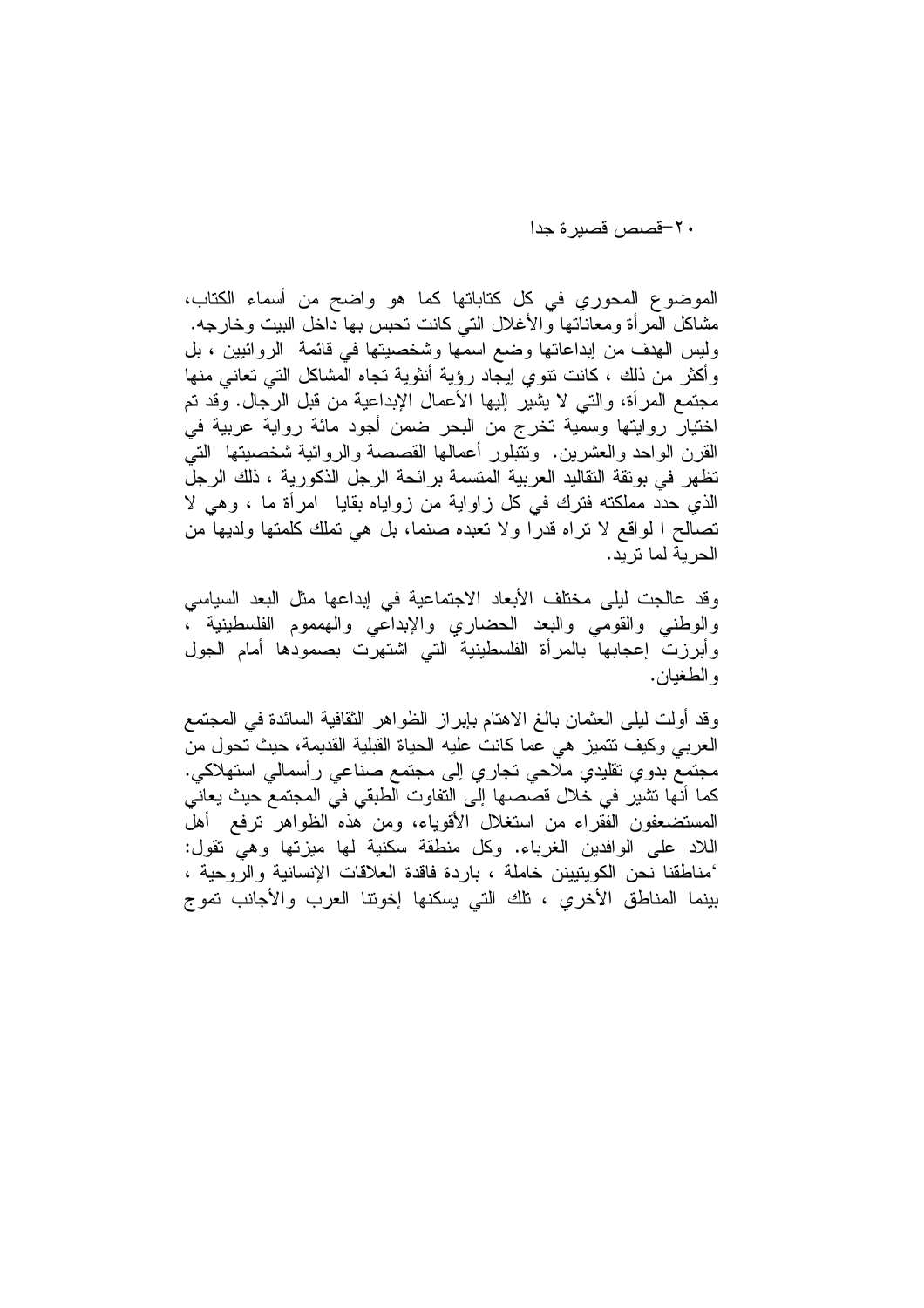بالحياة روائح البشر والمطاعم عرق النعب ولذه الصداقات والنقاء الجيران وعلاقات الأطفال'.

هذا إلى جانب اهتمامها بإبراز نأثير العادات والنقاليد على حياة الناس وسلوكهم ومنها اعتماد الناس على الطب الشعبي المتمثل في الشعوذة والسحر ، ولا يوجد أثر الإيمان فيهم إلا قليلا، وكذلك بعض العادات المتعفنة في المجتمع مثل انتظار العريس عند عتبة الباب ليلة الدخلة ليخرج بالعلامة التَّبِي نؤكد طَّهارة عروسه. وإذا فقدت المرأة هذه العلامة تتتَّهي معها حياتها. وهناك ظاهرة خطيرة تعرضت لها ليلي في أثناء سردها للأحداث ، وهي استغلال الزوج لزوجته التبي اكتشف عدم غذريتها ليدفعها إلىي أهل الدعارة ليكسب منها المال والثروة ، وتتصدى أيضا لقضايا الخيانة المتبادلة بين الزوجين ، وغالبا ما نكون عواطف الحب سلعة متجرة بين جدران البيوت.

كما أنها نشير إلى قضايا الجنس قى قصصها بجرأة فى وصفها للمشاهد الجنسيةمما أثار حفيظة رجال الدين وكشفت عما يتستر عليه الجميع مثل الدعارة وغشيان المحارم وممارسات الأقارب وقضية العجز والعقم والجنس المثلَّى من لواط وسحاق. وتعرَّضت لقضايا المرأة المتنوعة بكونها: الأم والأخت وزوجة الأب وزوجة الأخ، والإبنة والأخت والخادم، والمرأة الصديقة والسحاقية والمناضلة. والمرأة الثائرة والرافضة لحكم الأهل والمدافعة عن الوطن والمبدعة. كذلك نتاولت الصور المختلفة للرجل في المجتمع الكويتي.

## مهارتها في التقنيات الفنية للروايات:

يتميز إبداع ليلي بتعدية الخطاب الأدبى وتدرجها من الرومانسية إلى الواقعية مثلما في 'وسمية تخرج من البحر ورواية المرأة والقطة، وكذلك الخطاب الواقعي الذي تعمد إليها في قصصها "الحواجز السويداء" بشكل خاص، عندما ترصدُ ظواهرَ اجتماعيَّةَ سلبيَّةً، ومثل هذه نجدُها في قصص مجموعة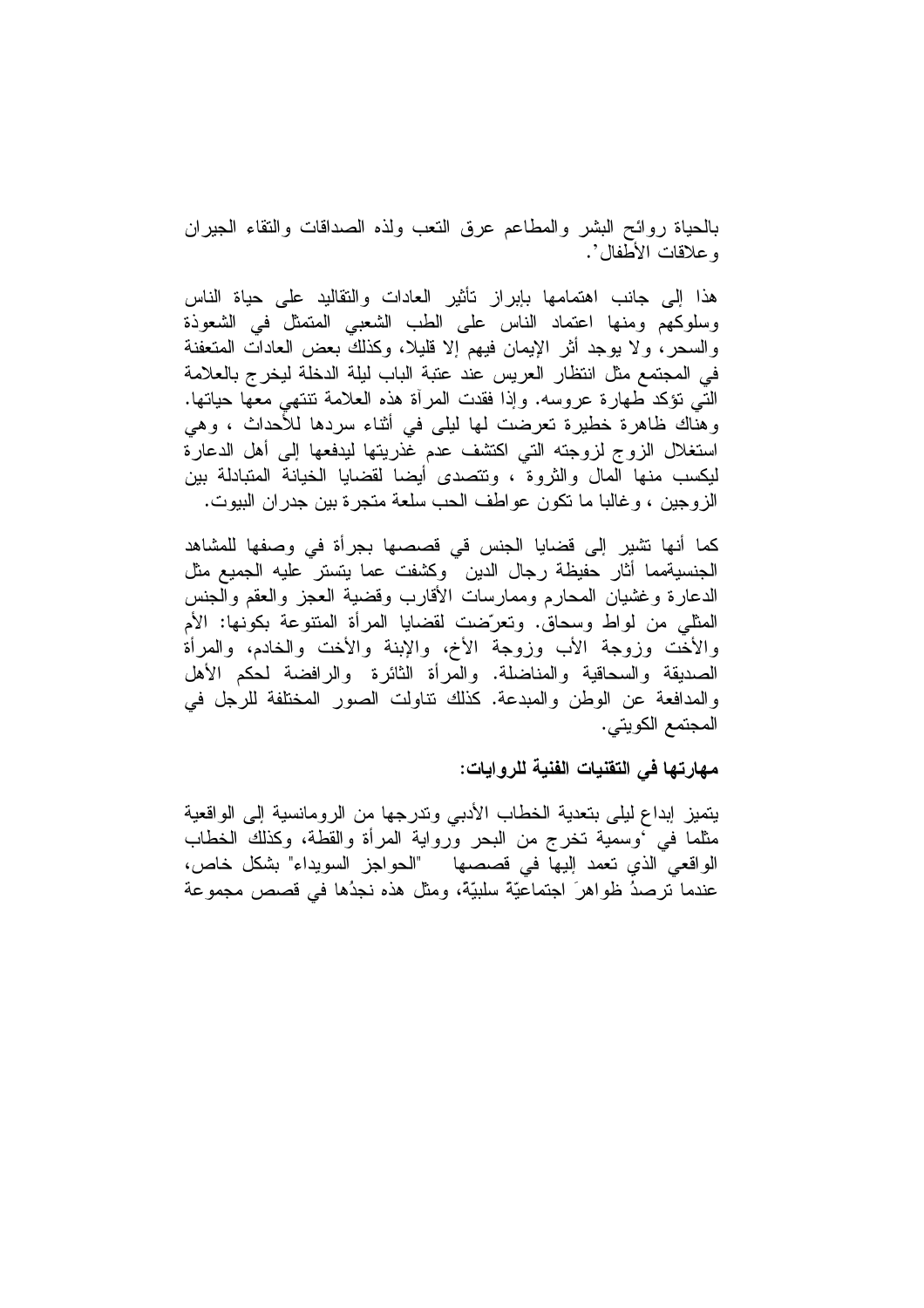"الرَّحيل" و "في اللَّيل تأتي العيون" و "فتحية تختار موتها" و "يحدث كل ليلة". تتخذُ الخطابَ الرمزي وسيلةً لها عندما تغوصُ في أعماق النفس البشرية ليُساعدَها في سَبْرٍ أغوارٍ شخصيّة أبطالها، واكتشافٍ عوالمها الداخلية. كما أنّ الكاتبة تهتمٌّ بتَزاوج الخطابات المختلفة في الكثير من إبداعاتها كما في رواية "المرأة والقطة" حيث نداخل الخطابان الرومانسي والواقعي.

وفي رواية وسمية تخرج من البحر نرسم ۖ صورة حب ساذج نشأ بين عبد الله ووسمية ، الأول من الأسرة الفقيرة التبي لا يقيم أحد وزنا، بينما الثانية تنتسب إلى أسرة ذات حسب وفضل، وحين صارت النقاليد المرعية بين الأسرة عائقة لانطلاق حبهم الساذج أثرت هي الموت وأسلمت نفسها إلىي أمواج البحر. ونقول ليلي أنها لم نجد صعوبة في صياغة حالة حب نربط قلب وسمّية بقلب عبد الله، كما لم يكن صعبا أن أصطاد شخوص الرواية ، فهي نماذج واقعية عرفها المجتمع القديم . وأم وسمية زوجة التاجر الكبير تمثل نموذجًا نسائيا ساد في مجتمع لا تسيطر عليه الروح الطبقية ولا يتعامل بأساليبها رغم الفوارق. وشخصية مريوم الدلالة جزء من مجتمع لا يسمح بخروج نساء الطبقات العليا ، فتأخذ الدلالة دورها في توفير الحاجيات النسائية لهن. كما أنها تمثَّل همزة وصلَّ بين البيت المغلَّق والعالم الخارجي ، نتقل أخبار السوق وحكاياته وأحداث الأحياء الأخرى وهي نموذج للمرأة المكافحة العاملة في زمن كان يغيب فيه الرجل شهورا طويلة في الأسفار بحثًا عن الرزق . وقد تراكمت لديها وجوه عشرات الصبيان حين تصدت لرسم شخصية عبد الله ، وهو جزء من الحياة الساذجة في الأحياء حيث يوجد فيها الاختلاط بين البنات والأولاد ، ولا يرى فيه أحد أيَّ بأس، ولكن هذه العلاقة الساذجة نوضع نحت رقابة الكبار في البيت مثل الأب والأخ والعم مما يسبب الأولاد يفرون بحبهم وضميرِهم حيث يرون الراحة والروح. وقد نجحت الكتانبة ليلي العثمان في نوظيف هذا الخوف في روايتها.

كما نبدو هذه التقنيات في روايتها صمت الفراشات حيث نجد الشابة نادية مقهورة ومتعرضة للتهريش من قبل شيخ مسن اختاره والدها زوجا لمها وهو